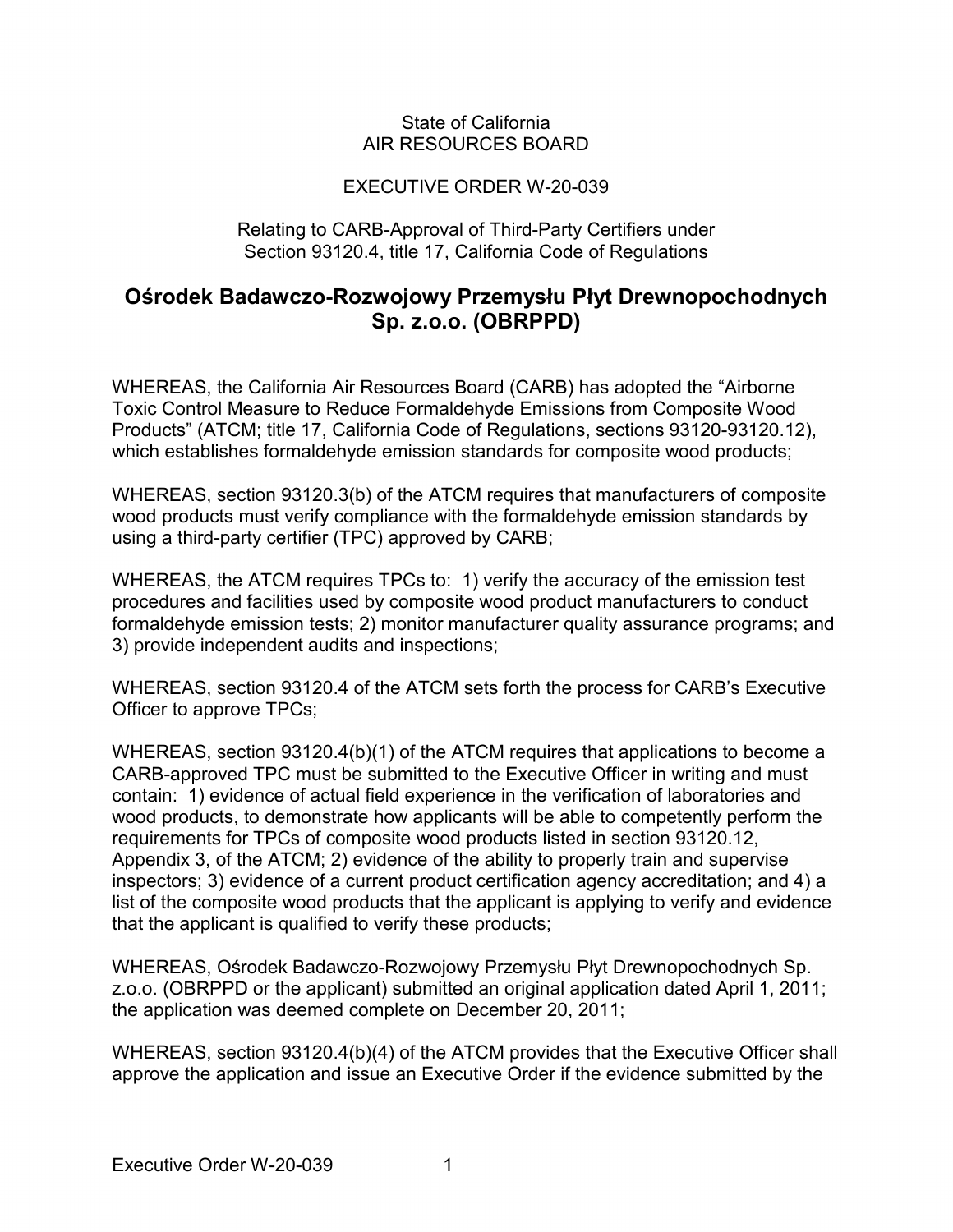tasks specified in section 93120.12, Appendix 3, of the ATCM; applicant is sufficient to demonstrate that the applicant can competently perform the

WHEREAS, OBRPPD was issued Executive Order W-12-039, signed on January 5, 2012;

WHEREAS, section 93120.4(b)(4) of the ATCM allows CARB-approved TPCs to apply for re-approval by CARB by submitting an updated application;

 WHEREAS, OBRPPD submitted the original and the updated applications for approval to CARB as follows:

| Executive Order #   Received Date |                   | <b>Signed Date</b> | <b>Actions</b> |
|-----------------------------------|-------------------|--------------------|----------------|
| I W-12-039                        | April 1, 2011     | January 5, 2012    | Original       |
| l W-14-039                        | March 6, 2014     | April 21, 2014     | Renewal        |
| NV-16-039                         | March 31, 2016    | May 18, 2016       | Renewal        |
| NV-18-039                         | February 19, 2018 | April 30, 2018     | Renewal        |

WHEREAS, OBRPPD submitted an updated application for re-approval to CARB on February 27, 2020, which was deemed complete on May 5, 2020;

section 93120.4(b)(1); and WHEREAS, the Executive Officer finds that the complete, updated application for re-approval demonstrated OBRPPD's ability to continue to comply with

WHEREAS, the Executive Officer approved OBRPPD's request for re-approval as a TPC, and it is appropriate that Executive Order W-18-039 be superseded by this Executive Order W-20-039;

 TPC and is issued the following number designating them as a CARB-approved TPC: NOW, THEREFORE, IT IS ORDERED that OBRPPD is hereby approved as a **TPC-39**.

 BE IT FURTHER ORDERED that OBRPPD is a CARB-approved TPC for the following composite wood products: hardwood plywood, particleboard, and medium density fiberboard.

BE IT FURTHER ORDERED that this approval is subject to the following conditions:

- 1. OBRPPD must provide their CARB-approved TPC number to each manufacturer it has subcontracted with for services, as specified in section 93120.12, Appendix 3, of the ATCM.
- 2. OBRPPD and their subcontract laboratory listed in Attachment A must participate in an inter-laboratory study of their primary and/or secondary chamber facilities.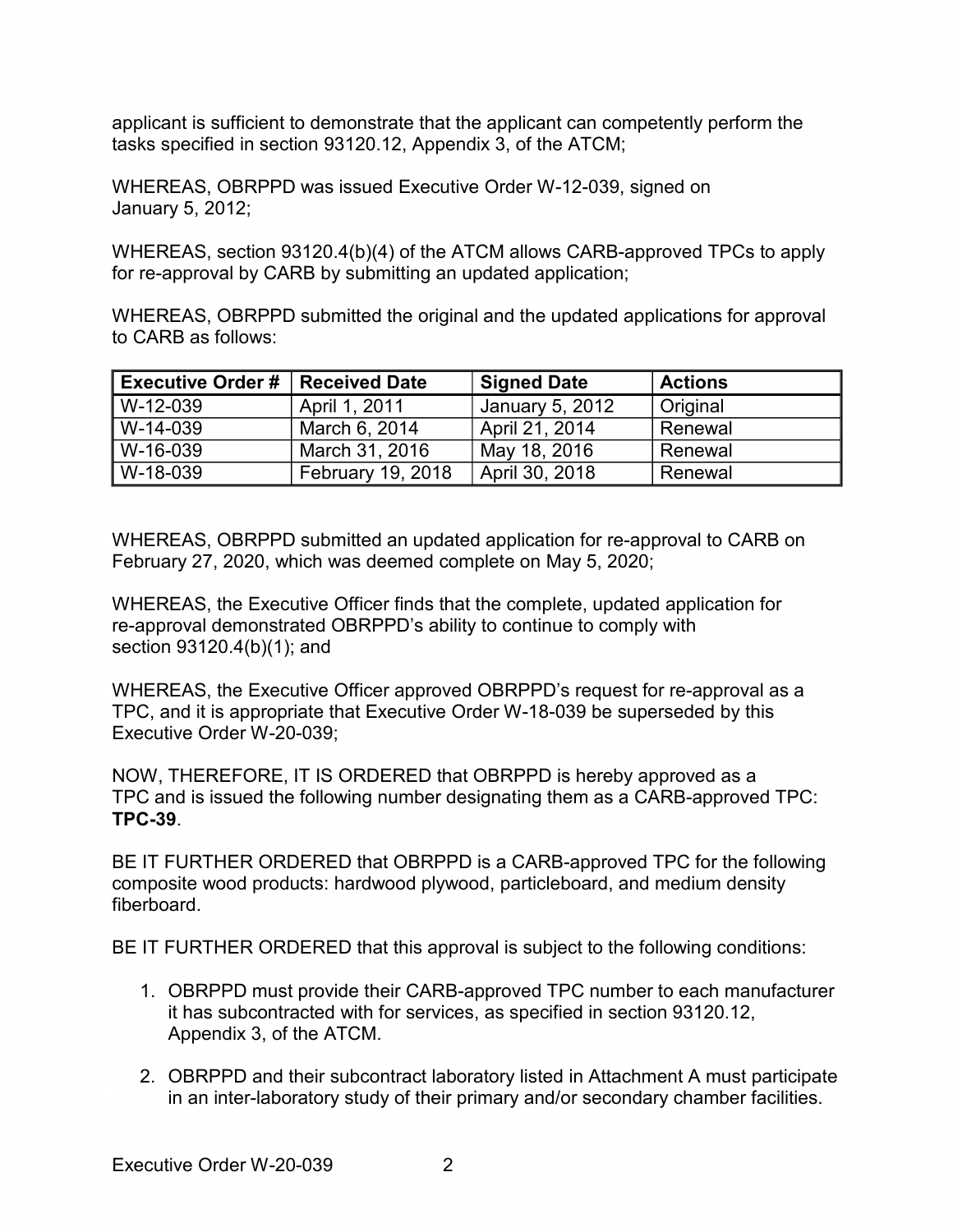- Research Network Wood Technology Institute, OBRPPD must submit a request the subcontractor can competently perform the tasks for which it is employed. the request in writing. 3. If OBRPPD wishes to use a subcontracted laboratory other than Lukasiewicz to the Executive Officer in writing and must provide evidence to demonstrate that OBRPPD shall not use the subcontractor unless the Executive Officer approves
- expire, or revoked within the duration of this Executive Order. 4. OBRPPD shall immediately notify the Executive Officer if any accreditation or certification provided in support of their initial application is renewed, allowed to

 BE IT FURTHER ORDERED that this Executive Order W-20-039 supersedes Executive Order W-18-039, which was issued on April 30, 2018.

 BE IT FURTHER ORDERED that this Executive Order shall have a duration of two years from the date it is executed; within 120 days prior to the expiration of the original Executive Order, OBRPPD may apply for re-approval by submitting an updated application to the Executive Officer as provided in section 93120.4 of the ATCM.

 BE IT FURTHER ORDERED that the Executive Officer may review and, for good cause, modify or revoke this Executive Order as provided in section 93120.4(d) of the ATCM. The Executive Officer shall not modify or revoke this Executive Order without affording OBRPPD the opportunity for a hearing in accordance with the procedures specified in title 17, California Code of Regulations, section 60055.1 et seq.

BE IT FURTHER ORDERED that OBRPPD must maintain records in electronic or hard copy form for two years, for review by CARB upon request, as specified in section 93120.12, Appendix 3, of the ATCM.

 BE IT FURTHER ORDERED that on or before March 1 of each year, OBRPPD must provide an annual report to CARB for the previous calendar year, as specified in section 93120.12, Appendix 3, of the ATCM.

BE IT FURTHER ORDERED that OBRPPD must notify the Executive Officer in writing within 30 days of any change in their ability to carry out the responsibilities of this Executive Order.

Executed at Sacramento, California this 12<sup>th</sup> day of May, 2020.

Pichaul Bys  $\mathcal{L}$ 

 Risk Reduction Branch Richard Boyd, Chief Transportation and Toxics Division